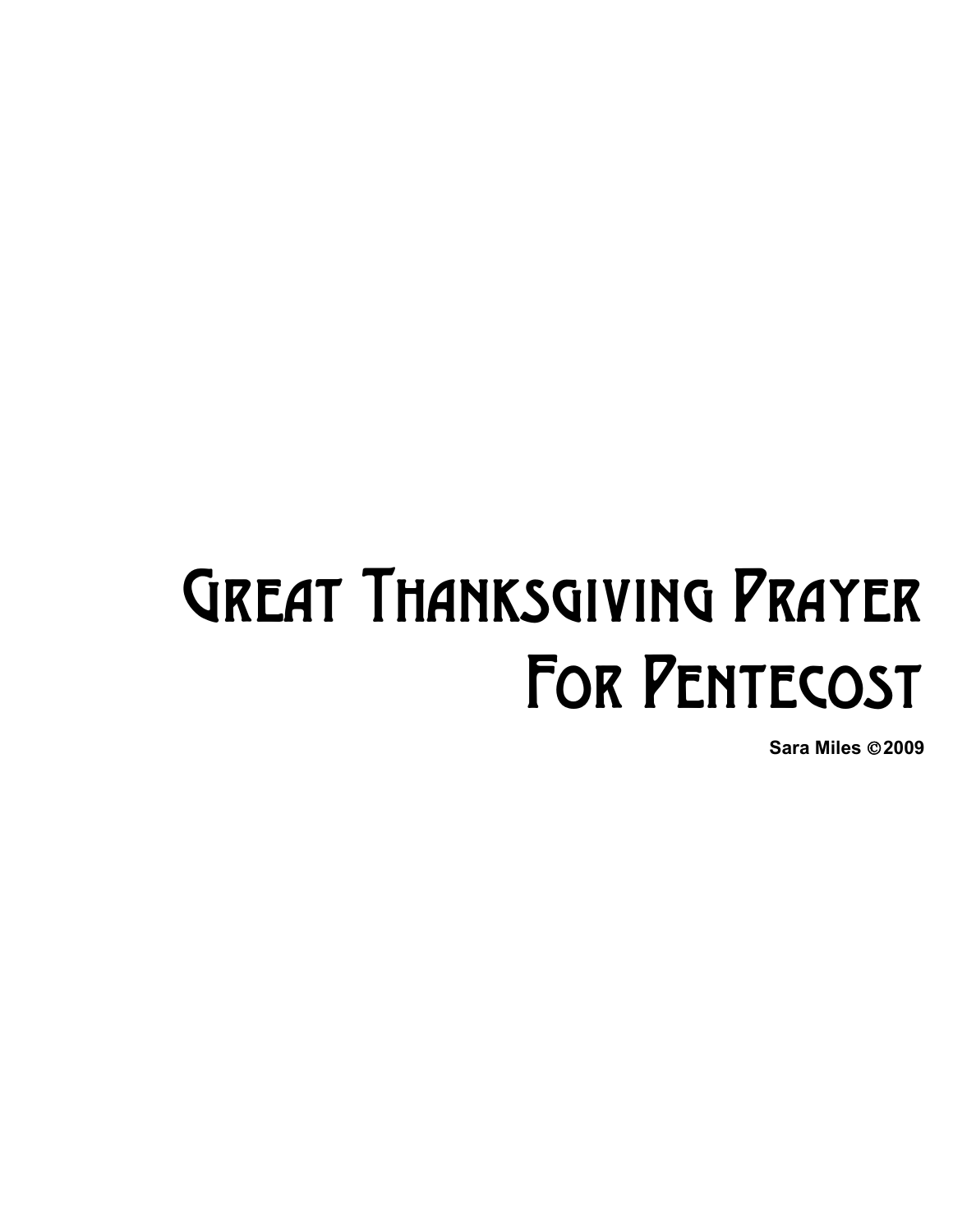*Presider* In the beginning, God of creation, your wind swept the darkness, stirring up life from the heights to the depths. Your spirit raised us from dust and formed us to be like you children with one common breath.

> We couldn't see where the wind had come from we couldn't tell where the wind would go. Divided, we hid behind walls turning away from the breath of life.

But you blew through the prophets you gave visions to slaves you spoke in the whirlwind and promised salvation.

You breathed on Mary, your listening servant, making your Word alive in her flesh. You gave us Jesus, who shared our same breath receiving your Spirit in the river Jordan. He proclaimed freedom to captives, good news to the poor he gave hope to the suffering, and life to the dead.

On the night before he died for us, Jesus was a supper with his friends. He took bread, gave thanks to you, broke it, and gave it to them saying:

"Take, eat, this is my body, broken for you. Do this for the remembrance of me."

After supper, Jesus took the cup of wine, said the blessing, gave it to his friends and said: